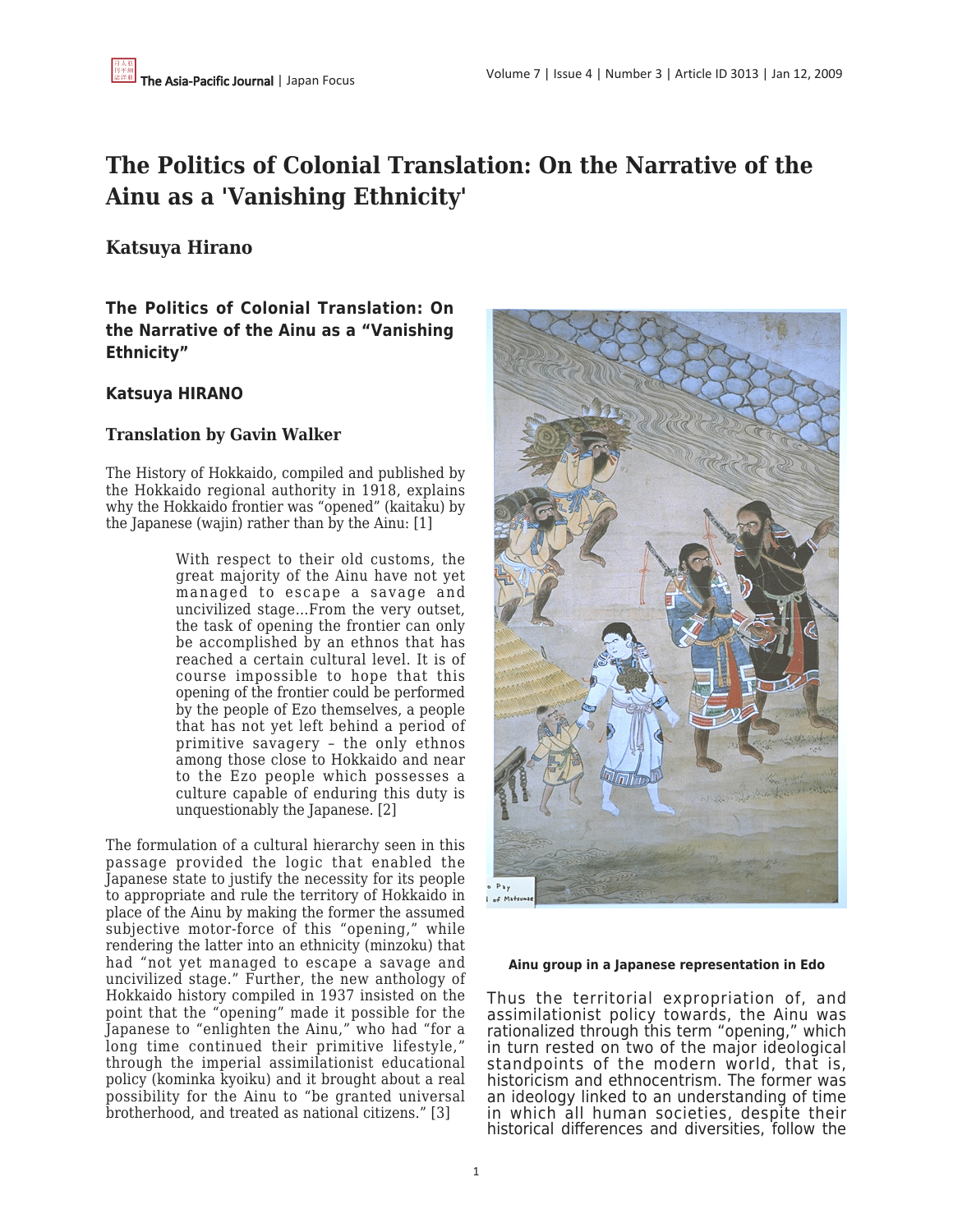exact same linear path of progress; the latter was an ideology linked to a spatial understanding in which people who share the same cultural origins – language, history, religion, customs – form the nucleus of the community as a specifically national community.



### **Ainu chief, 1920s.**

What allowed historicism and ethnocentrism to become such hegemonic ideologies—and not only in Japan—was precisely that they were so successful at rewriting and representing in the former case, the history of capitalism, and in the latter case, the history of the nation-state as universal narratives. In other words, history came to signify the process by which the universal manifested itself in particular forms (cultural or territorial difference). The ethnos was thereby posited as a supra-historical subject whose existence predated history, and history itself was determined as the process (whatever its variations) by which ethnicities proceeded from the backward circumstances of the primitive era to a higher form of civilization (capitalist civilization). As a result, the historical process through which capitalist society and the ethnic community were produced – a contingent and hazardous process – was concealed and forgotten. This conception of history is precisely what Foucault referred to as"metaphysics," that is, it is an ideology which is formed through the presumption of "the existence of immobile forms [i.e., ethnicity, the universal law of progress] that precede the eternal world of accident and succession."[4]

Seen in this way, we can understand that the discourse of "opening" operates as a universalistic expression of the ethnic enterprise and its progressiveness. A society like that of the Ainu, possessing neither the form of the nation-state nor the structure of capitalism, is thus posited as an ethnicity which utterly lacks the ability to manage itself, to say nothing of the ability to "open" frontiers. It is the "undeveloped" or "childlike" remnant left behind by the historical law of "progress," one whose only option is to survive through the leadership and patronage of a more "progressive" ethnicity. Consequently, historicism and ethnocentrism resolve themselves in reducing the rich historical experience of mankind to the binary structure of "progress or stagnation," and each ethnicity is thereby rewritten into a narrative of its oscillating rise and fall.



#### **Ainu family, 1906**

Rewriting social difference or heterogeneity as "savage" or "backwards" and the task of substantiating and institutionalizing it is a strategy of control that every colonial system engages in – I refer to this here as "colonial translation." "Translation" in this sense does not merely indicate the process of the linguistic or semiotic symbolic operations related to the strategies of colonial rule, but rather points to the application of material power to fundamentally dismantle and then reorganize the social, economic and political relations that obtained prior to colonization (the inscription of heterogeneity on the land) in order to insert them into the capitalist production process. In other words, this translation should be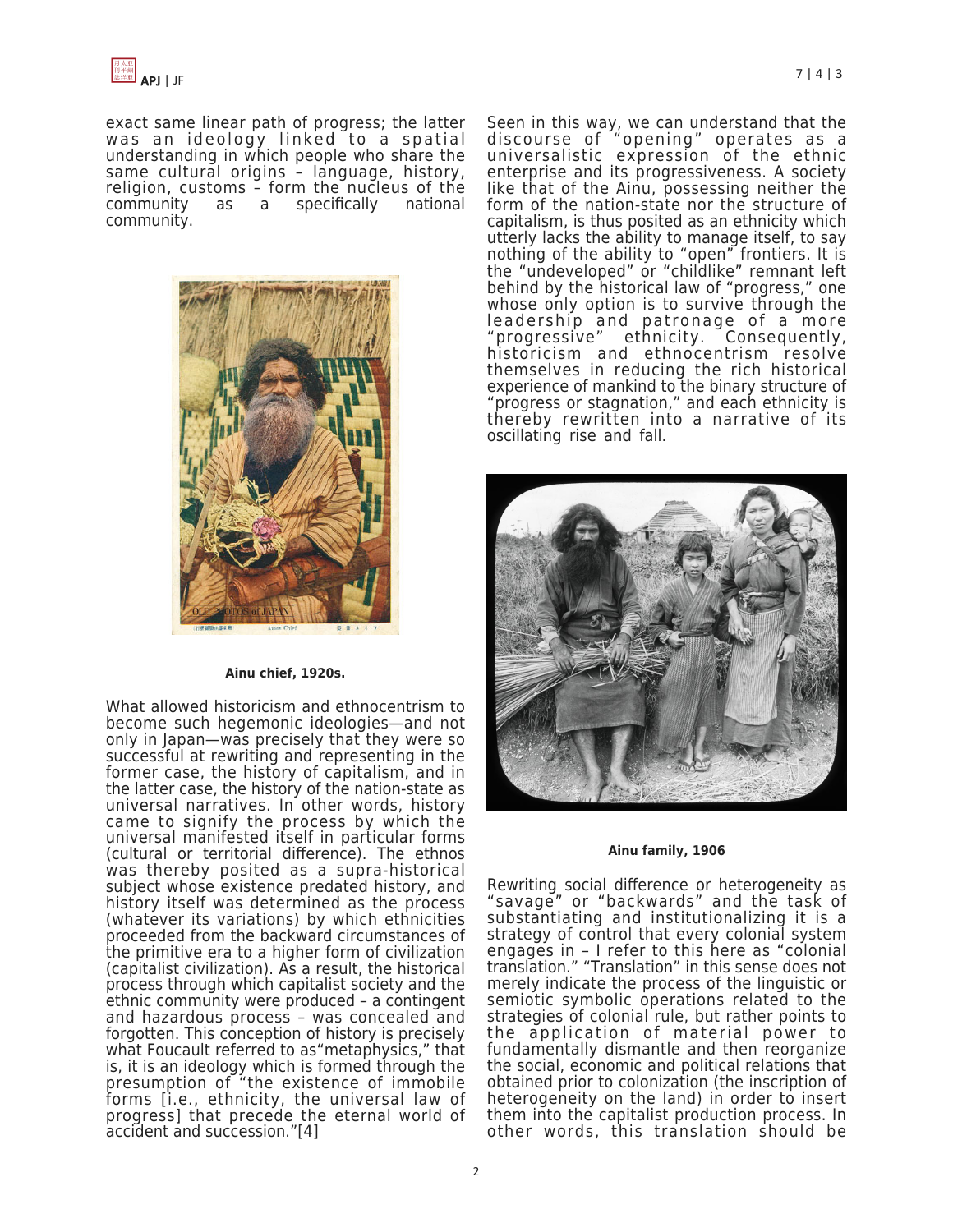

understood not as a form of free and equal "exchange" or "communication," as theorized within nineteenth century liberalism, but as an instance of the destruction, expropriation, and absorption of the heterogeneous and multiple forms of life under conditions of the inequality of power, what Deleuze and Guattari refer to as "deterritorialization" and "reterritorialization."[5] The quotation at the beginning of this article splendidly illustrates the narrativization of this process by which, once the difference and heterogeneity of the Ainu had been reread into the form of savagery, their land and water, that is, the provisions for their livelihood were "legally" expropriated. While the Japanese state, not to speak of the Ainu themselves, had recognized nighttime trout and salmon fishing in the Ainu rivers and their tributaries as legitimate Ainu activities during the Tokugawa period, by the beginning of the Meiji era this was considered a "failure to address a long-standing abuse" and was summarily prohibited in 1879. For the Meiji government, whose avowed aim was modernization of Ainu life, this was justified as a means to transfer the right to fish from Ainu to Japanese while promoting the fisheries industries on a massive scale under the rubric of policies intended for the "increase of production in industrial enterprise" (shokusan kyogyo). The Ainu, who had thus been robbed of their livelihood, appealed to governmental agencies for a delay of the ban on nighttime fishing, which covered not only the major rivers but the smaller tributaries as well. This was denied on the basis of the "former natives' illiteracy and ignorance of law." Thereafter, it was the Japanese "openers" of the frontier who, with the backing of the Meiji government, "legally" expropriated and monopolized the fisheries industries in Hokkaido. [6]





**Ainu fishermen c. 1900**

It is crucial to heed the fact that the expropriation of territory and their rights to life proceeded simultaneously and parallel to the process by which the Ainu, a term connoting a proud person or people, was transformed into the humiliating term "native" (dojin), a word indicating a savage or uncivilized people. Because, when we turn our attention to this historical fact, we can immediately understand that the operation of the representation of the subject (from human to "native") and the material destruction and expropriation of noncapitalist society are two deeply imbricated strategies. Racism (one form of the representation of the subject) justifies the operation of reification in capitalism (in a Lukascian sense) as natural – social relations amongst human beings are formed through the mediation of things (the commodity), and thus humans themselves come to exist as things or commodities. The slave trade, in other words, the exemplary commodification of human beings, cannot be explained without an understanding of the justifications of racism or its operations of representation, nor can we understand the history of the expropriation of the Ainu without considering the relationship between racism and reification.

Yet the position of the Ainu as enclosed within Japanese capitalism also differed from that of the poor peasantry, who were torn from the earth in the process of the accumulation of capital and made into "free" labor – in other words, labor as a commodity (the proletariat). Through their enclosure into the name "native" and the system of racism, it was not merely that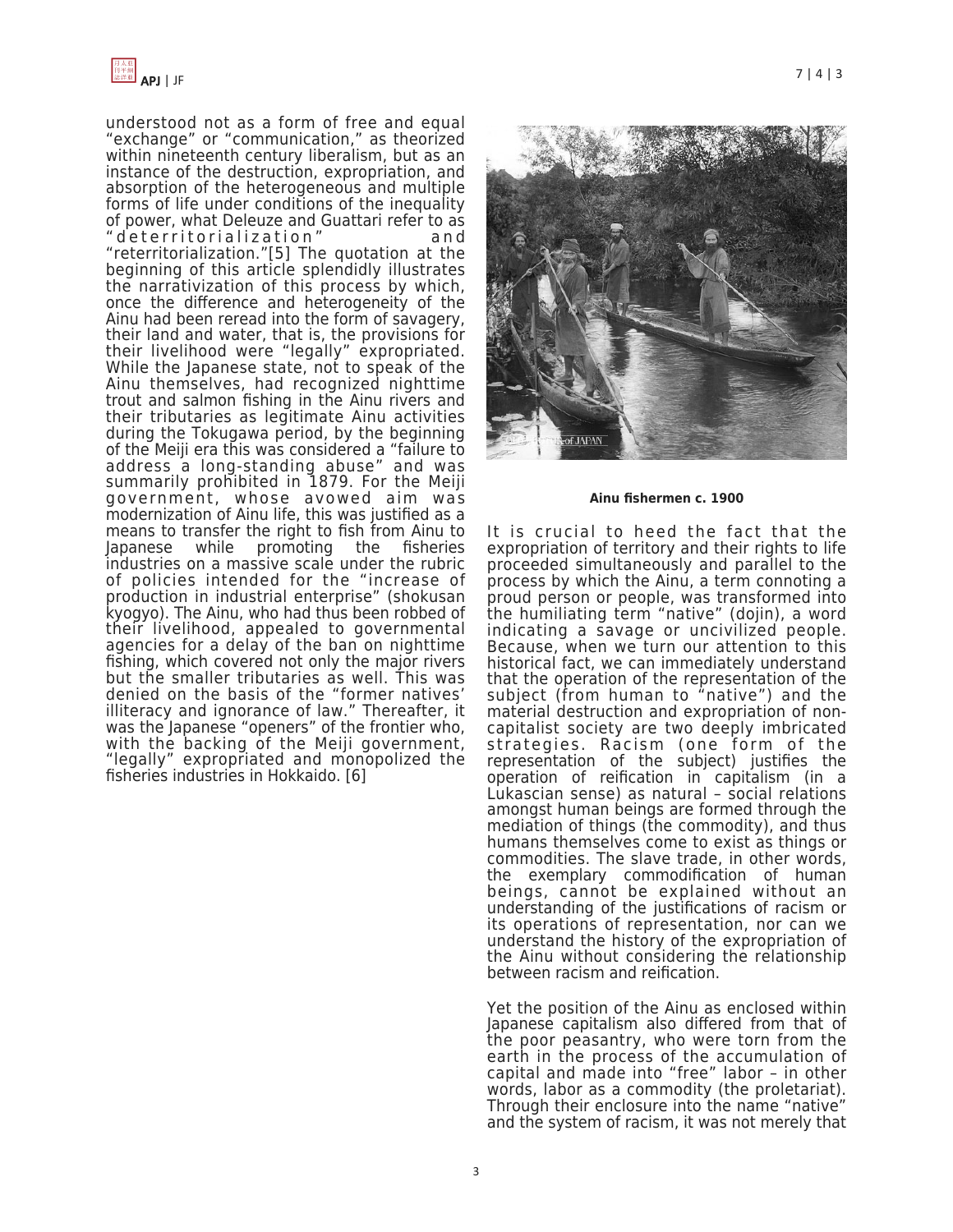

their means of livelihood were expropriated, but that their very right to life was lost. That is, the lesser or the powerless (muno na mono tachi) who were left out of this struggle for survival were reduced to an existence incapable of even becoming wage labor (incapable of even being commodified). The only path of existence left for them was to irrevocably discard their "Ainu" ways of life and become as close to human (Japanese) as possible; in short, the only path left for them was assimilation. In fact, those who "succeeded" at assimilation were consolidated into the system as the lowest strata of labor or came to be fetishized as a "rare material" of disappearing species. It seems necessary for us to once again examine Marx's crucial insight – that the primitive accumulation of capital and the advent of the new mode of production that accompanies it is formed and unified through the violent disintegration of the foundations of traditional society – from the viewpoint of translation (the total reorganization of noncapitalist society, including the strategies of the rewriting of history and culture). In any case, the Japanese state created its "ideal" national subjects (those with absolute loyalty to the divine authority of the Emperor) in the form of the "imperial subject" (komin, or "loyal subject," shinmin) in order to spur on modernization and the transition to capitalism. The fact that the Ainu were situated and subjugated as the polar opposite of this imperial subject suggests that the formation of the modern Japanese state and people was from the very outset developed around the axis of racism, that this process also connoted the formation of the imperial world and the annexation of its various neighboring societies. [7]

\* \* \*

In this short essay, I want to consider the politics that emerge from within the process of colonial translation by focusing on the role played by Japanese linguistics, in particular through the prism of the relation between Kindaichi Kyosuke (1882-1971), known as the father of linguistic research on the Ainu language, and Chiri Yukie (1903-1922), an Ainu woman who worked as his assistant and passed away at the age of 19 in his residence in Tokyo.



### **Kindaichi Kyosuke**

There are three characteristics of the politics that become visible in colonial translation: 1) Colonial enterprise is intrinsic to the institution of the nation-state and in the creation and reinforcement of its ideology. 2) The relation between discrimination and assimilation (difference and identity) which forms the basis of colonial rule, is not an opposition as is generally thought, but rather must be understood as a mutually complementary, complicit relation. 3) Colonial rule does not succeed in perfectly subjugating and subordinating the colonized through assimilation and discrimination, but rather is always and constantly exposed to contradictions, cracks, frictions, and tensions through the enunciations and actions of the colonized.

In order to grasp the first point, we must consider for what purpose the National Language Research Center at Tokyo Imperial University was established. Tsuboi Hideto points out that it was "precisely based on the premise that by investigating and researching peripheral languages, and seeking out their relation to Japanese, their work would connect to the search for an ancient Japanese language, that is, proto-Japanese."[8] Subsequently, research on ancient Japanese, Korean, Ryukyu, Chinese,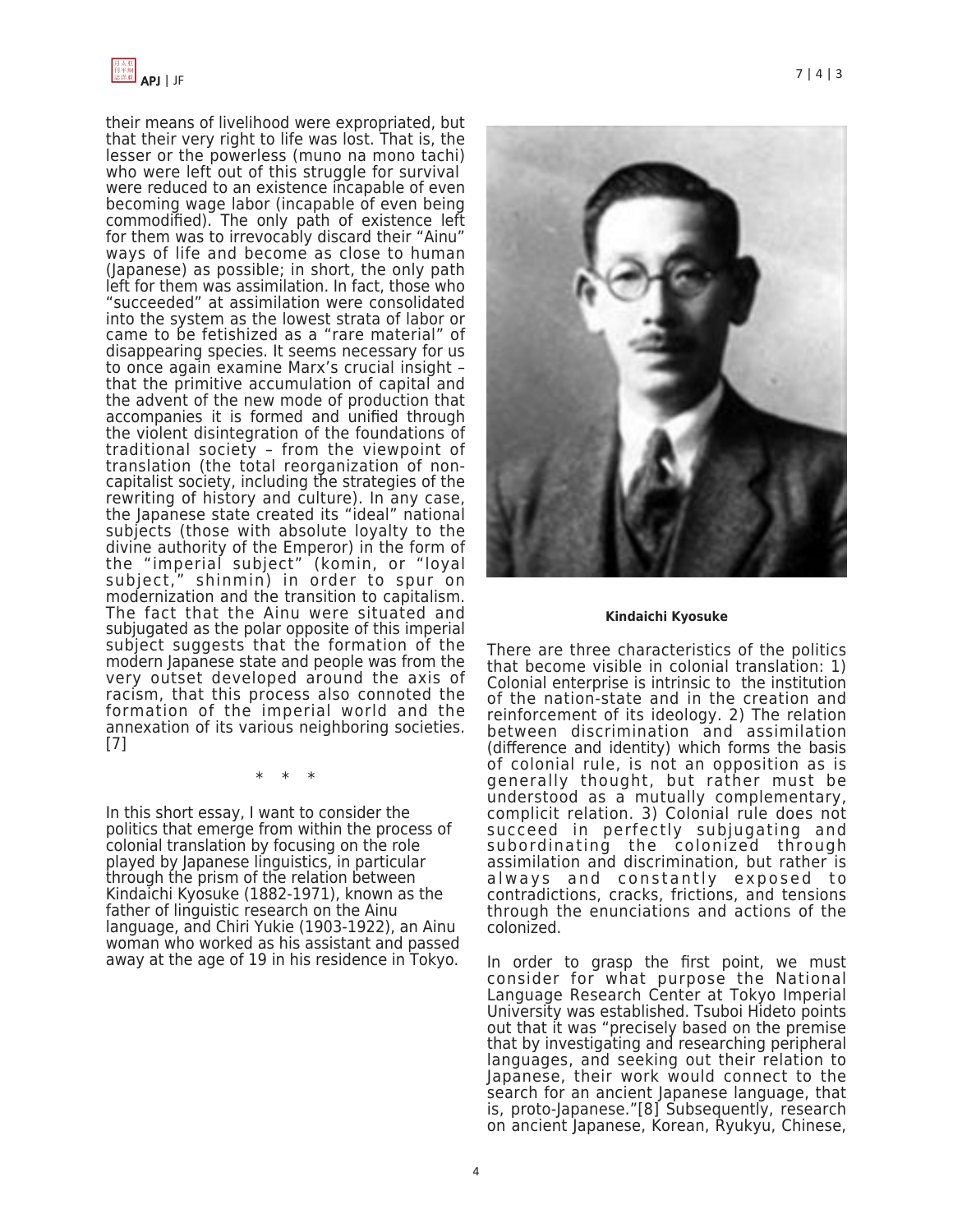and Ainu began in the middle of the Meiji Period under the direction of Ueda Kazutoshi (1867-1937). Kindaichi Kyosuke's words, in reflecting on his motives for making Ainu the object of his research, confirm this:

> Everyone was doing linguistics in relation to Japanese – questions like, what are the origins of Japanese, where in the world were languages spoken which had the same origins as Japanese, where was Japanese spoken before it came to these islands? These questions were shared by all of us. Each one of us took up this question in our own ways, and we had to clarify the relation between Japanese and the other surrounding national languages. So it was clear that someone had to deal with the relationship between Japanese and Ainu… [9]

Thus Japanese linguistics began as a discipline from the overarching goal of starting a study of "national language" through the classification and analysis of the languages of neighboring societies. This research methodology, whereby Japanese is placed at the center, and Ainu, Ryukyu, Korean, and Chinese are located on its periphery, could only exist on the basis of the premise that these languages reflect the origins of this central language, in other words, the assumption that the traces of proto-Japanese remain in these latter four languages. What this means therefore, is that they objectivized, mobilized, and utilized the neighboring languages in order to affect the beginnings of Japanese as an institution. Kindaichi recalls his excitement upon encountering the oral epic stories of the Ainu, the Yukar:

> They had no writing, so it wasn't in the form of a book, but it was something guarded by the elders, passed down from mouth to mouth up until the present day. It was a thoroughly rare set of materials for someone investigating ancient times…I felt that I was touching on the life of the ancients within the present age, that I was seeing a primeval form of literature before my very eyes.[10]

The notion that the Ainu language retained

within it a form of the "ancient past" through its oral tradition would never have emerged without the presumption that (in comparison with Japanese culture), Ainu culture still continued to be "primitive." In order for Ainu language to become an important research object for linguistics (the study of the "national language (kokugo)"), this presumption of "primitiveness" was essential. The heterogeneously inscribed, fertile history of the Ainu was renarrated as "primitive" and frozen in time. Where Japan's history was viewed in terms of progress, the Ainu culture of oral tradition was positioned as merely a set of "rare materials" dealing with the ancient past, reduced to the status of a "specimen." And a specimen, moreover, which could reveal clues to the Japanese past.

This notion of a search for the "origins of the Japanese language" was born from the desire to explain and clarify the cultural origins of the Japanese ethnos, a desire shared on a general level by the statesmen and intellectuals of the Meiji era. This desire itself was generated by the will to ground the Japanese ethnos as a selfidentity, a drive which was popularly encouraged by the Meiji state. It was not only a case of linguistics – rather, from the late Meiji era onwards, history, folklore studies, anthropology, archeology, aesthetics, literature and so on all tried to explain the "particular" cultural-historical character of the Japanese people through a search for its "ethnic origins." It goes without saying that in examining the various nearby societies from this particular perspective, these disciplines were organized through a Japanese ethnocentrism. This problematic is clearly and thoroughly conveyed in the memoirs left behind by Kindaichi on the subject of his encounter with Chiri Yukie and their exchanges. Just when Chiri Yukie was undertaking the task of translating the Yukar into Japanese, Kindaichi's words are recorded in one of their exchanges as follows:

> Because the Ainu live on a far-away island where the light of civilization was delayed in reaching, you are like children born late – there's nothing embarrassing in the fact that your older brother has run ahead while you are still only crawling. […] I believe that, in addition to the Greek, Roman, Indian, and Finnish epics, the Yukar is one of the world's five great epic poems. In the distant past there were also narrative storytellers in Japan, and in the same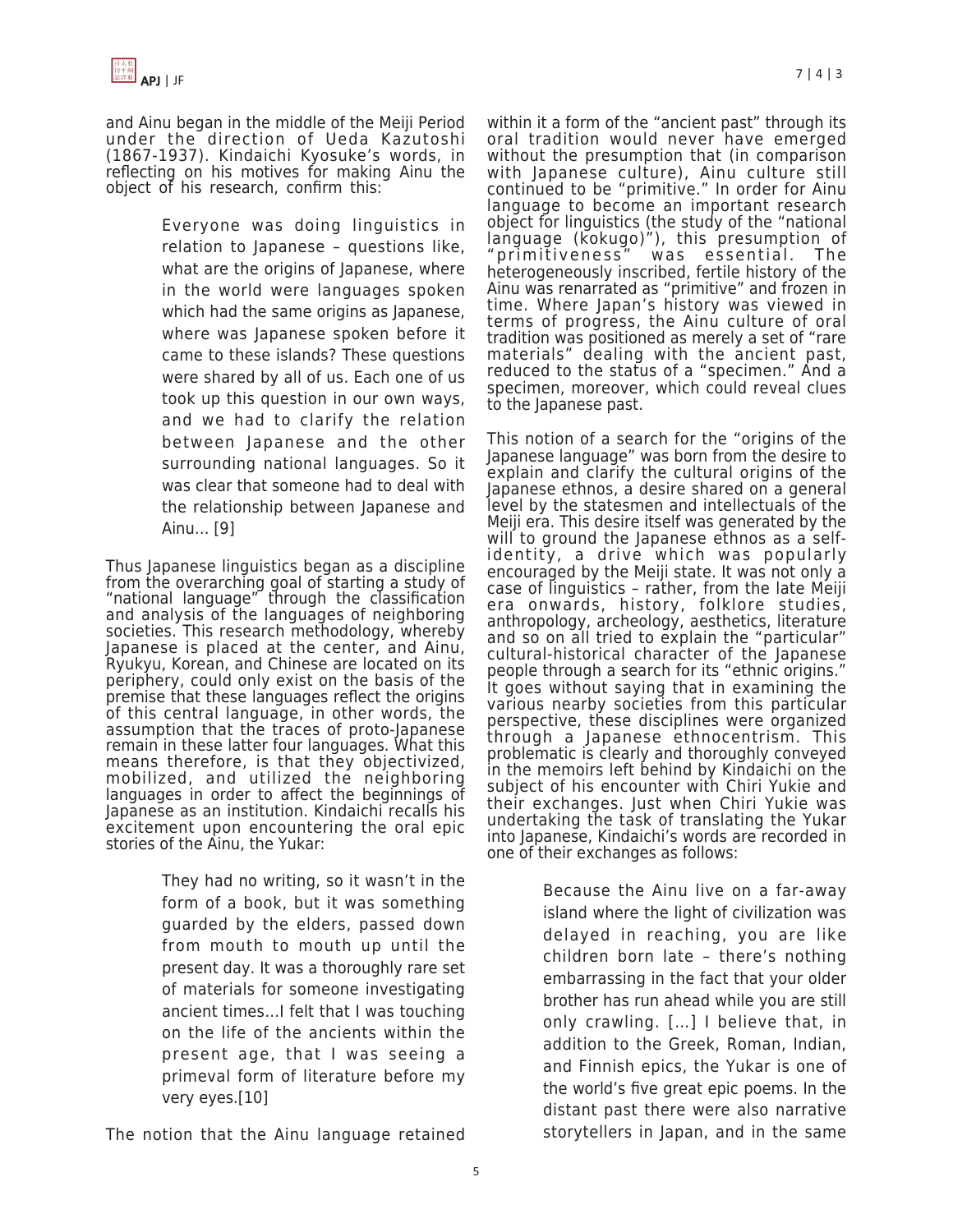

way they too continually recited their tales, but as it was an era when there were not yet phonetic letters, and in which writing instruments and materials were hard to come by, none of these tales were written down in their full forms – O no Yasumaro instead left us mere summaries, and these are the oldest extant classics at present. Anyway, you are all still living through the conditions of this pre-literary era – personally, I don't find it regrettable to devote my lifetime to this task, but for you young people it's different. Despite all this ancient stuff, please go on steadily learning new knowledge and become fine Japanese people who no one can criticize. [11]

Precisely because the Ainu were considered a remnant left behind in a barren wasteland untouched by the light of civilization, they were thought to have retained an archetype of an ancient culture predating written language, as in the form of oral storytellers, who had disappeared from Japan long ago. Thus this logic according to which research into the Ainu constituted a mirror image illuminating the origins of ancient culture (Japanese ethnicnational culture) is stated here as something self-evident. Consequently, the "civilized" Japanese intellectuals unquestioningly believed that their destiny was to make these childlike, immature people of the periphery, who were incapable of self-sufficiency, into an object of research, and at the same time, to extend a helping hand to them so that they might "become fine Japanese people who no one can criticize": this is precisely the space where we can locate Kindaichi.

Kindaichi's "sympathy" for the Ainu is well known, but it is inextricably linked to this sense of destiny; in fact, he could possess this sentiment only because he grasped the Ainu from the outset as a "vanishing ethnicity." Nothing expresses this more clearly than Kindaichi's comment that the Ainu shinyoshu (Anthology of Ainu Mythology), the slender volume of Yukar that Chiri translated and compiled, was the work of "a young woman who was determined to attempt to transmit and record for eternity a commemoration of the existence of her race."[12] For him, the Shinyoshu signified the tombstone of an ethnicity on the verge of extinction, a last will

and testament.

His contemporary, the ethnographer Torii Ryuzo (1870-1953) approached his interest in the study of the Ainu, Ryukyuan, Korean, and Indochinese from the same vantage point. It is well known that when Torii investigated Northern Sakhalin and the Amur River Basin, he constantly compared the customs of the Stone Age within the Japanese islands to those of the Ainu, and emphasized their similarity. According to Tessa Morris-Suzuki, while Torii paid great respect to various aspects of the cultures of these indigenous peoples, in particular to the beauty of their traditional woodcraft and embroidery, he simultaneously considered them to be "peoples that are naturally destined to vanish."[13] Precisely because Torii believed that the Ainu retained the traces of the primitive past of Japan's Stone Age, he paid respect to their vanishing culture, becoming interested in them as an object of investigation.

What I want to emphasize and ask here is: what were the ideological conditions that gave rise to this view of the Ainu held by Kindaichi, Torii and their colleagues? As briefly explained above, we can consider two conditions here. First and foremost, during the 1880s-90s at the dawn of modern Japanese anthropology and linguistics, the discourse of the Japanese as an independent "ethnic group" or "race" was continually propagated. Similar to the notion of a unique language and culture. This ideology saw the unbroken line of the Imperial family in the same light as that which ensured the historical continuity of homogeneous language and culture (this was referred to as the theory of the national polity [kokutai], and Japanese ethnocentrism was formed on this theoretical basis). Secondly, driven by Social Darwinism ("the survival of the fittest"), there was an increasingly widespread belief around the same time that history was the unilinear and incessant movement of progress. Kindaichi and Torii were well aware of the actually occurring plunder of the Ainu at the time (the expropriation of the right to livelihood, as exemplified by fishing and hunting rights, affected through the policies associated with the opening of the frontier that I mentioned earlier). They chose to frame this as the inevitable outcome of "nature" or "destiny", holding that the only path available for the Ainu was assimilation ("becoming a fine Japanese"). In other words, Kindaichi and the leading historians, anthropologists and linguists of the time continued to repeat this patently contradictory mantra according to which the Ainu could only continue to live precisely by their own total negation – becoming one part of the Japanese ethnos or national body – without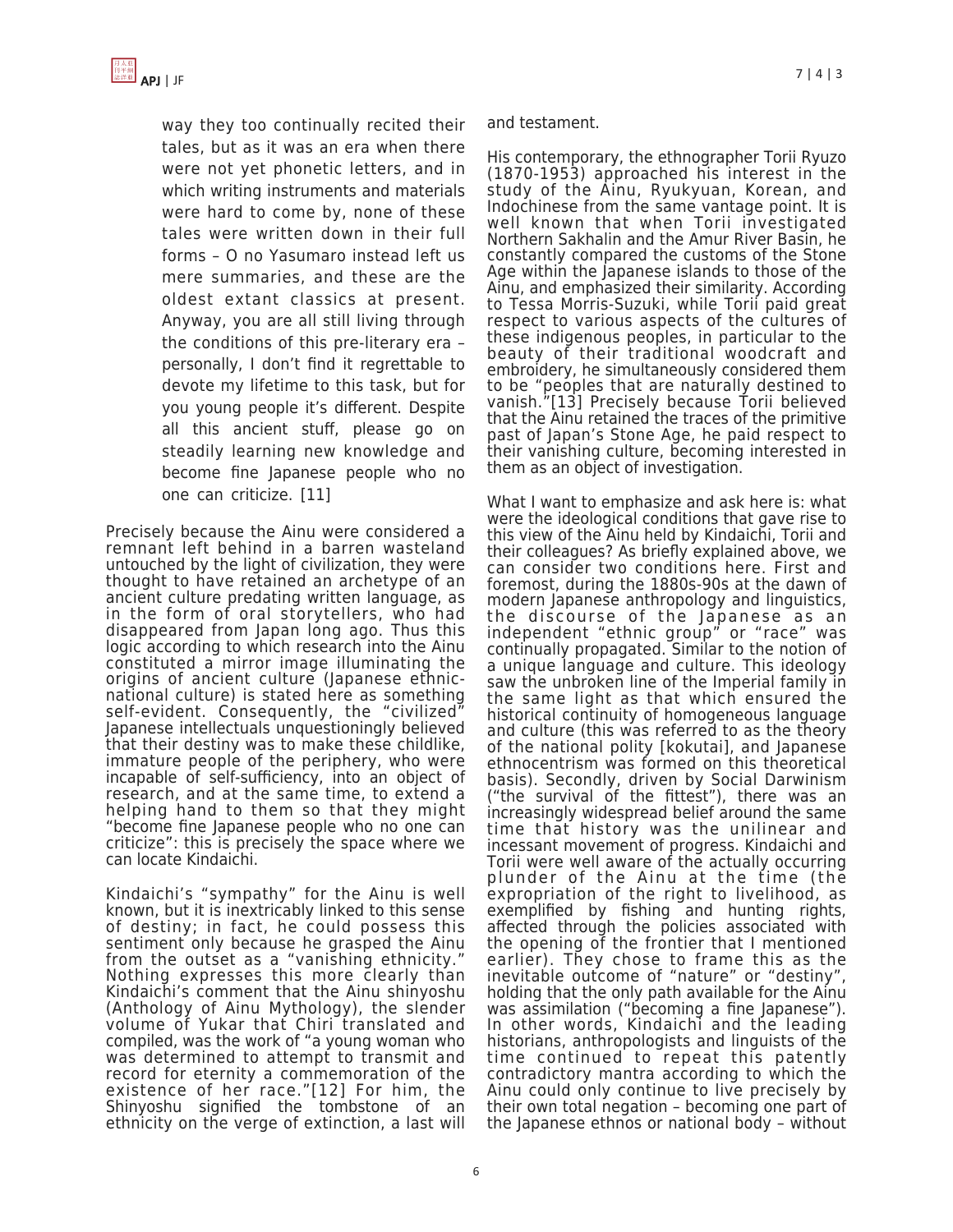feeling the slightest ethical misgiving. In fact, the "sympathy" shown by Kindaichi towards Chiri Yukie should be understood as the product of a colonial relation of power utterly lacking any consideration of alterity.

If these intellectuals believed that Ainu's "survival" depended on the complete eradication of their culture, it comes as no surprise that they saw the need to record Ainu culture at the moment of its rapid extinction not because they were concerned with the actual causes of Ainu's tribulations but because they wished to uncover a "primordial" cultural form that might offer clues to the cultural origins of the Japanese ethnos. It is precisely here that we can see how colonial enterprise is intrinsic to both the self-formation of the nation-state and its reinforcement. The study of the other was purported to serve the purpose of discovering oneself. Or the interest in Ainu culture was based on the lack of interest in their actual/historical conditions. This very paradox – a deep structure of colonial epistemology shared by many colonial powers, as Michel de Certeau points out in The Writing of History, explains why people such as Kindaichi and Torii unconditionally accepted the discourse of the "peripheral ethnicities destined to vanish" despite their close relations with the Ainu.

On the second point: how did this mode of recognition of "difference and identity" function within Japanese colonial policy on the level of the creation and implementation of colonial relations of power? Here the fact that Kindaichi constantly emphasized that Chiri Yukie had a working knowledge of two languages, in other words, that she was bilingual, has a crucial significance. Kindaichi praised her command of the "national language" (Japanese) as so perfect that "even a local aristocratic lady could not measure up," and noted that her Ainu language, learned by conversing with and listening to her grandmother recite the Yukar, was exceptional, superior even to Ainu adults.[14]

This bilingualism, the object of endless praise from Kindaichi, was of course a by-product of the colonial policy of assimilationist education pursued by the Japanese government.[15] In 1899, the year of the enactment of the "Laws for the Protection of Former Natives," the percentage of Ainu children attending school was 22.5%, while in 1909, the year Chiri Yukie entered elementary school it had risen to 89.8% and in 1915 to 95.9%.[16] From these statistics, we can see that the saturation of Japaneselanguage education took place with frightening speed: without this type of colonial policy, Kindaichi's research into the Ainu language could not have existed. To put it another way, the system of knowledge in linguistics produced by Kindaichi was deeply connected to the process through which the Japanese state assimilated the Ainu.



#### **Chiri Yukie**

The collaboration which Kindaichi so eagerly sought in his relations with Chiri Yukie has to be understood within this context. The organizing principle of their relationship for Kindaichi was the division of labor between object and subject, between the native informant as object of research and the researcher who analyzes her. Since it was "destined to vanish," the role expected of the Ainu object was to record and preserve her culture "just as it was," and therefore to "faithfully" visualize (alphabetize) her own statements, enunciations, and oral traditions. It was Kindaichi's role to provide these with an ethnographic interpretation. This relation of knowledge production in which the Ainu is the supplier of "raw data" while Kindaichi gives "meaning" to this data thus exactly reflects the power relations between the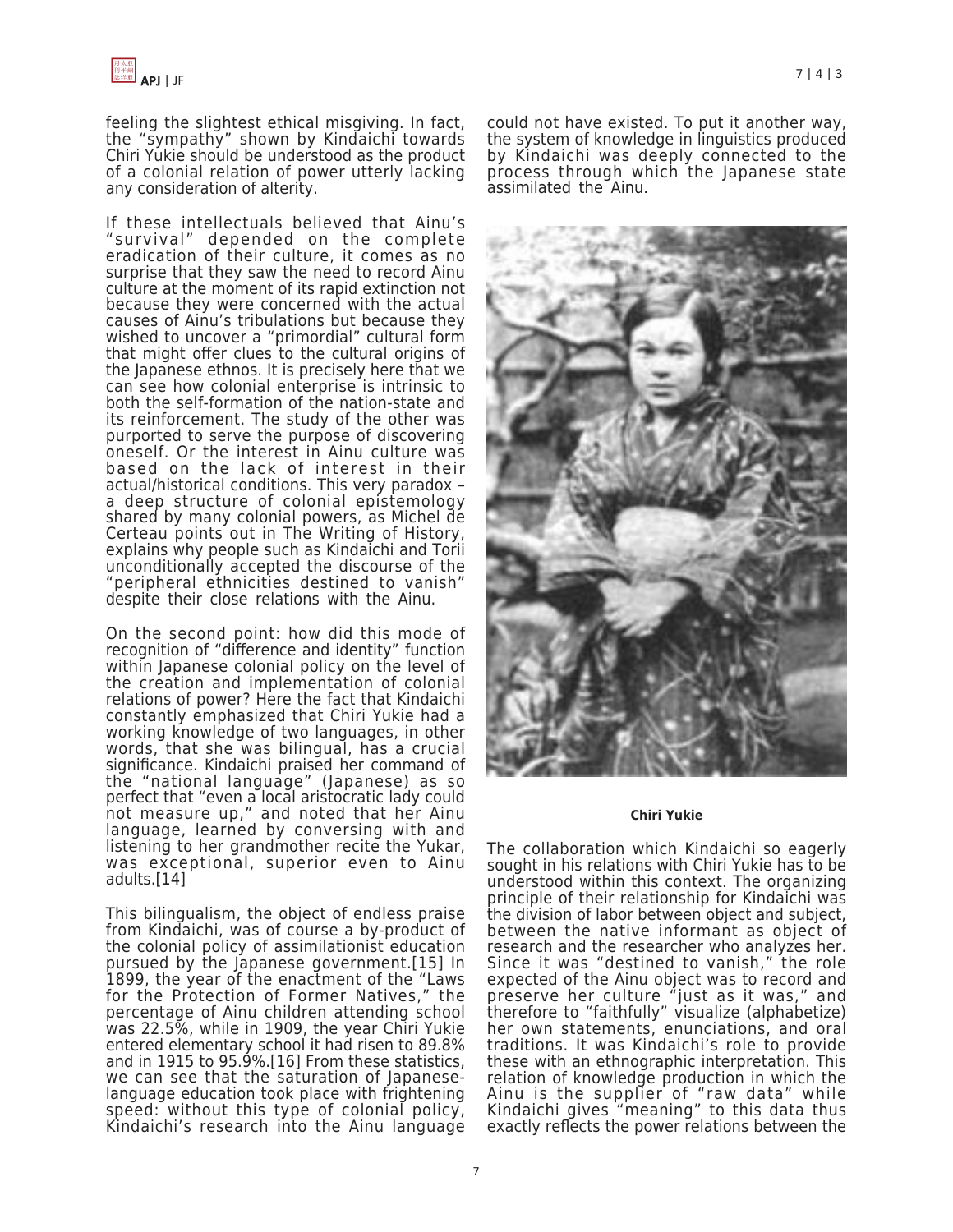

colonizer and the colonized. The Ainu can never become the subject of the interpretive act; rather it is the self-appointed Japanese guardian or leader who provides the interpretation in their place. Thus the world of meaning is appropriated from the Ainu, and they are dispossessed of their enunciative subjectivity. Perhaps we can define assimilation as the attempt to control the other's world of meaning. Linguists and ethnographers attached a crucial significance to the fact that Chiri was conversant in her native language and possessed sufficient ability in the "national language" to faithfully translate into it insofar as she performed her bilingualism within the limits of the colonial relations of power. (Kindaichi did not encourage Chiri to compile the Ainu shinyoshu with a hope that the work would raise a fundamental question about Japanese colonial policies or urge the government or scholars towards a deeper sense of reflection. Rather, the Ainu shinyoshu was nothing more than a "commemorative" monument for the preservation of the "vanishing" Ainu culture, a set of "materials" through which the cultural origins of the Japanese ethnos might be understood)

At this point we need to further consider the question of what exactly assimilation is. As Frantz Fanon and Albert Memmi have pointed out, assimilation does not at all signify the attribution to the colonized of the same civil rights that the colonizer possesses, nor does it mean to be respected as an equal human being. However much the colonized attempts to assimilate (the attempt to acquire the language, culture, and knowledge of the colonizer), in the end he/she is merely seen as a skilled "mimic," but is never treated as an equal human being. At the same time as the colonized is transformed into a member of society, he/she remains an "other" eternally inscribed with this heterogeneity.

Through assimilation, the Ainu were given the position of loyal subjects (shinmin) of the Japanese empire, but were never permitted to become truly "authentic Japanese." The Ainu of Hokkaido were included into the family register system as "former natives," and although they held Japanese citizenship, attended Japanese schools and were subject to taxation and the draft, but prior to Japan's defeat in the Pacific War, they were not guaranteed equal civil rights, such as the right to vote or the right to participate in government. The Ainu of the Sakhalin islands were referred to as "Sakhalin natives" (the fact that the term "former" is not used here reflects the judgment that they were considered even more "backward" and "uncivilized" than the Ainu of Hokkaido): just

Japanese names, and spoke Japanese, but were not included in the family register; rather they were entered into a "Native Name Register" (dojin meibo). Further, since Sakhalin Ainu were not under the protection of Japanese criminal or civil law, not only were their rights to acquire property or administer a business not recognized, they possessed no representation in the Diet. [17] In other words, assimilation indicates the operation by which the "heterogeneous other" is subordinated and is at the same time integrated under the sovereignty of the empire. It was precisely this seemingly contradictory mechanism of discrimination and integration that formed the nucleus of the colonial policy of the Japanese empire. Etienne Balibar argues that the modern state requires the nation-form in order to successfully facilitate the capitalist system. The form is made up on the one hand of patriotism, the principle of equality which inspires the spontaneous participation of the people, and on the other hand it rests on the principle of discrimination on the basis of gender, race, and class, which legitimizes and justifies difference as something natural. This double principle of the nation form is the essential condition for the state's management of capitalism because a creation of patriotic sentiments of common destiny and spontaneous participation inspired by the sentiments help neutralize or dissipate potential antagonisms emanating from fundamental inequalities such as division of labor and the wage differential necessary for profit-making. In the same way, we can say that the imperial state, which requires the loyal subject in order to profit from exploitation and expropriation, depends on this double principle for its survival: on the one hand, the loyalty of the subject to the empire (being Japanese) engendered through assimilation, and on the other, political and economic discrimination based on ethnocentrism (not being fully Japanese). [18]

like those in Hokkaido, these Ainu were given

It is by no means an accident that this double principle exists in a disquieting imbrication with the structure of the linguistic doubling, or bilingualism of Ainu people such as Chiri Yukie (difference and identity, in other words, the heterogeneity or primitiveness of the Ainu and their assimilation or belonging to the Japanese empire). Why is there such a crucial significance to this operation by which the Ainu replaced their "primitiveness" with the language of the Japanese, this "national language," by their own actions? It is precisely because it was this process of translation which verified and substantiated the fact that the Ainu were a "different" ethnos and at the same time belonged to the Japanese empire. In fact, without this effect of making difference and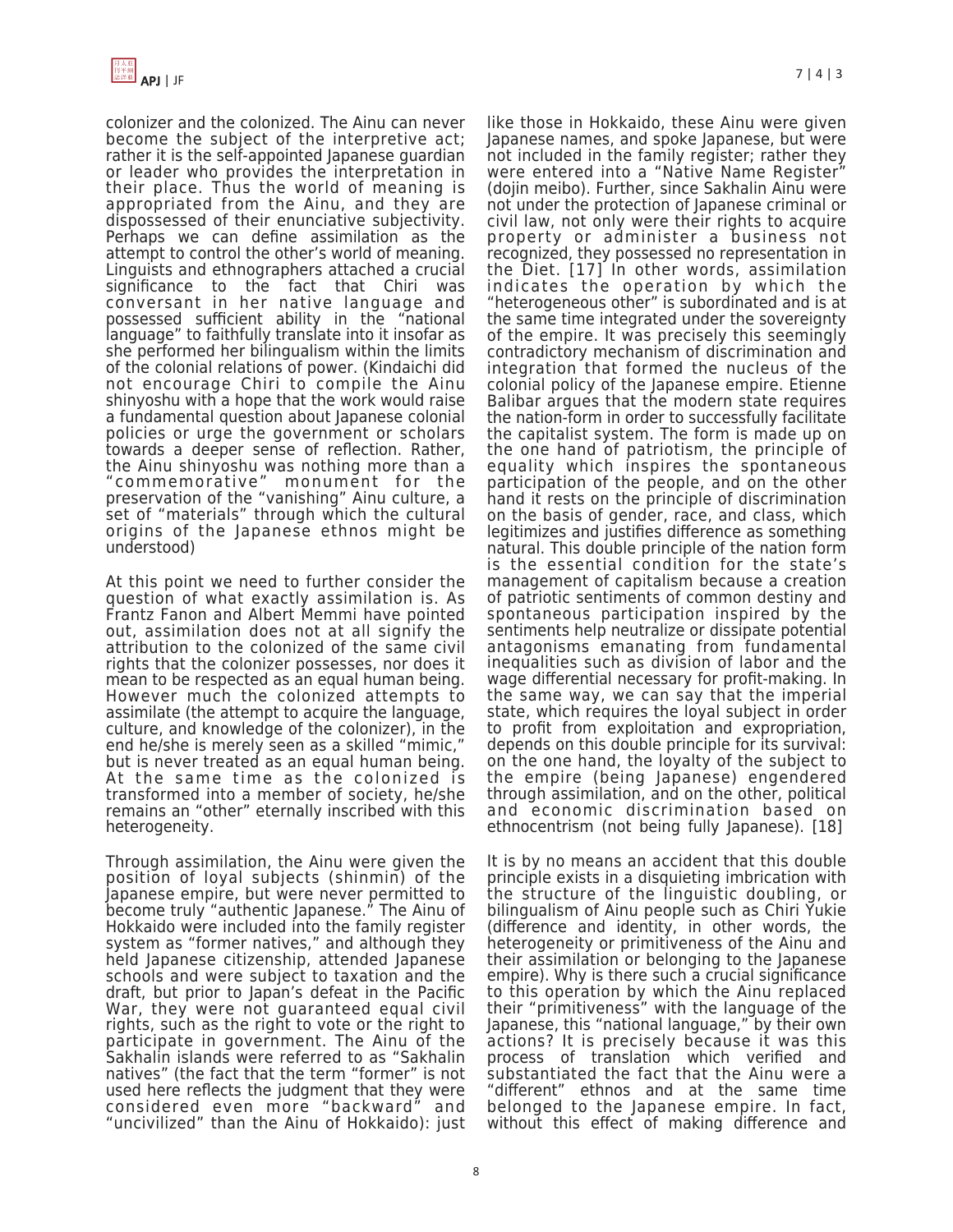identity something substantialized, the Ainu shinyoshu would not have been conceived of by Kindaichi. In other words, without the premise of the Ainu language's primitiveness, its subordination to and eventual destiny to be replaced by Japanese, the "national language," it would not have been compiled in the first place.

Ainu language was therefore enclosed within the Japanese empire, and yet continued to be its outside. Ainu thus bore the sign of an exteriority within the interior. The empire configures its own continuity through the production, maintenance, and mobilization of precisely this type of exteriority. While the Ainu people were seen as the origin of the Japanese ethnos as a result of their "primitiveness," and thus as the interior of the empire, they were constantly made the object of discrimination as something eternally different (an inferior race). The Japanese empire cleverly utilized these policies of assimilation and discrimination, ensuring the flourishing of its capitalist development by dispossessing the Ainu of the land and water that had been the basis of their livelihood, and silencing their voices of resistance by denying them civil rights.

On the third point: during the preparation of the Ainu shinyoshu, it seems that Chiri Yukie made the point to Kindaichi that there was something like an Ainu "voice" that could not be expressed in any written forms in any language. Tsuboi Hideto refers to this as Chiri's "modest resistance."[19] Leaving aside the question of whether Chiri consciously attempted to resist, this example exactly demonstrates that the lived history of the Ainu and the narratives that transmitted it always held something unrepresentable, something that could not be assimilated to the institution of language, through the hegemonic linguistic system, the "national language" (Japanese). We might say that it shows us that assimilation policy and the politics of colonial translation sustaining it does not simply end with the relation of unilateral domination.

It is true, as Fanon brilliantly outlines in Black Skin, White Masks, that the inferiority complex implanted within the interior of the colonized through a socially, institutionally, and educationally formulated system of discrimination plays an essential supporting role for colonial rule. The Ainu people were also made to internalize the racial discrimination forced on them by the Japanese, gradually accepting this negative self-image as an irrefutable truth. In 1913, one of the Ainu from Sakhalin, Yamabe Yasunosuke stated, "Somehow, someway, I really want to quickly make those poor Ainu children into good imperial subjects, just like the average Japanese." In 1917, Takekuma Tokusaburo, also from Sakhalin, recorded that it "is my longcherished desire for the Ainu to assimilate to the Japanese (wajin) and become fine citizens of the Japanese nation (nihonjin)."[20] Here again we can see that assimilation and discrimination are not an oppositional relation, but rather function in a mutually complementary fashion. The desire for assimilation was here spurred on precisely by the sense of anxiety or despair at the fact that they could never attain the ideal of becoming Wajin (the perfect, true Japanese).

Yet, Chiri Yukie held her own position in her refusal to submit to this ideal of becoming Wajin despite being tormented and perturbed by her racial inferiority complex and its horrific psychological violence. When Kindaichi's friend Okamoto Chiaki, who wanted to include an advertisement for the Shiny $A\Box$ sh $A\ll 1$ n the magazine Jogaku sekai solicited a contribution and photograph from Chiri, Chiri hesitated to have her picture taken (in fact, it was Kindaichi who wrote this "contribution"). Noticing Okamoto's puzzled responses to her reluctance, Chiri speculated that Okamoto saw it as stemming from "an anxiety along the lines of "If I remain silent about my Ainu origin, nobody would notice who I am, but, contributing to magazines like Jogaku sekai (Women's World) I would expose and thus denigrate myself, and I wouldn't like that."[21] Chiri went on to write as follows:

> To think that way seemed a bit strange to me. I'm Ainu. Completely Ainu. What part of me is supposed to be shisamu (wajin; Japanese)?! Wouldn't I still be Ainu whether or not I called myself shisamu? The idea of becoming shisamu just through that kind of lipservice is ridiculous. Who cares about becoming shisamu? I'm Ainu, so doesn't that make me another human being? I'm still a human being just like them. I'm happy being Ainu. […] Because I'm Ainu, I'm looked down upon, but it's still fine. If my utari (compatriots) were looked down upon but I wasn't, what kind of a situation would that be? I'd rather that I was looked down upon together with my utari. [22]

Chiri's sensitivities about Okamoto's gaze and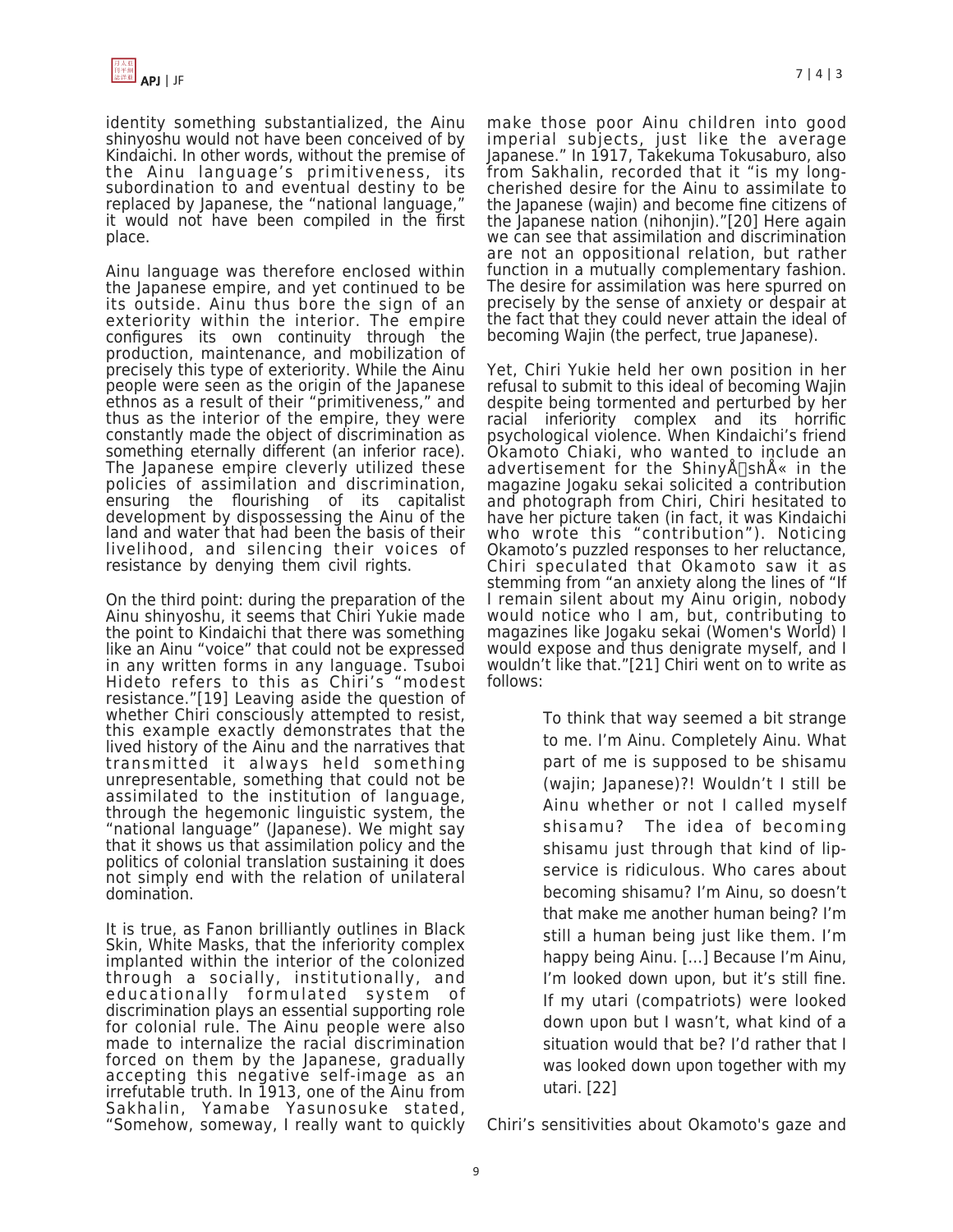

her adamant assertions and defense of her Ainu identity indicate the degree to which the abject subject of the "inferior Ainu" deeply impinged on Chiri's consciousness. Nonetheless, Chiri refused to embrace this "destiny" to vanish assumed by Yamabe and Takekuma, and hoped for the possibility to save the Ainu from this "destiny." When she states, "I'm still a human being just like them. I'm happy being Ainu," we can clearly see the affirmative meaning she gave to Ainu identity in her determined declaration to share the fate of her compatriots.

Chiri Yukie's avowal that "there is something like an Ainu 'voice' that can not be expressed in any written forms in any language" needs to be understood in relation to this positionality. And the fact that she produced such a high level Japanese translation of the Yukar, one that effortlessly crosses the linguistic boundaries of Ainu, Japanese, and the Roman script, demonstrates not only her mastery of the dominant language, but also perhaps shows her determination to safeguard the inassimilable otherness of the voices of the Ainu themselves. This extraordinary achievement by Chiri would not have been possible without her acting out what Fanon called "mimicry," the attempt of the colonized to behave in perfect synchrony with assimilation. It is a tragic irony of colonialism that the voices of the colonized were "savable" only through the mediation of the colonizers' language, an impeccable mimicry. [23]

In the Ainu shinyoshu, Chiri Yukie never clearly explained what she intended by expressing the Ainu language in the Roman script, then placing her Japanese translation of the text in parallel, that is, in opposition to it, but Sato-Rossberg Nana argues that Chiri Yukie produced a superlative and unprecedented Japanese translation, one that uses a variety of devices to effectively convey the rhythmic movement and vitality of its retelling and performance of the Yukar.[24] This translation, which places its emphasis on the performative aspect, allows us to recall the fact that the Yukar is an orally narrated story configured around the narrator's improvisation and creativity. In this sense, it is not a "tradition of thousands of years" safeguarded through recitation, but a form of art continually emerging anew in the here and now. Further, Chiri successfully re-introduces the voices of the Ainu by utilizing the Roman script in place of the Japanese katakana, which had previously been used to express Ainu phonetics. In particular, Chiri's annotations in Roman alphabet differed from the previously standard system of John Bachelor, the English missionary and researcher of Ainu culture, in that they came to be regarded by linguists as closer to the phonetics of the Ainu

language itself. A good example is the term Yukara – in Bachelor's system this ends in a vowel, while Chiri renders it "yukar," ending in a consonant. Today this has become common knowledge, but at the time it seems to have been a groundbreaking innovation. [25] In any case, this new method of translation and transcription expressed a certain rhythmic movement of the Ainu voice, a voice that cannot be entirely captured in writing, and thus this method itself can be viewed as a trace of Chiri's desperate struggle to seek out the possibilities of Ainu survival, a task she regarded increasingly as unattainable.

I think the fact that Chiri re-introduced the voices of the Ainu by choosing to notate the Ainu language in the Roman script bears some important implications. In particular, if we consider the variant meanings ascribed to the Roman alphabet in modern Japan, we can see the topology of Chiri's annotations. For example, Kindaichi's friend, the poet Ishikawa Takuboku (1886-1912), considered the Roman alphabet to be a method of representation for the direct exposure of human interiority and desire, while Kindaichi's teacher, who guided him into the study of the Ainu language, Ueda Kazutoshi, argued that, in aiming to build a new civilized nation, Japan ought to use the Roman alphabet, since learning Chinese characters was a massive waste of time and energy. Whatever the case may be, we cannot merely grasp the attention paid at the beginning of the Meiji period to the Roman script as a new method of transcription as a form of Eurocentrism or its adoption. By using the Roman script, an "ambiguous" system of annotation, Chiri attempted as best she could to restore the rhythmic movement of the voices of the Ainu, to communicate something that could never be represented within the existing linguistic systems (the hiragana and katakana syllabaries, as well as Chinese characters). In other words, the Roman script was used here to liberate the voices of the Ainu from the yoke of the institutionalized and dominant language. Chiri's creativity, which amazed Kindaichi and his friends, precisely indicates that, far from being a mere informant, she was an enunciative, interpretative subject in her own right. Chiri's mimicry and act of translation suggested a possibility of dislocating, upsetting, even threatening the colonizer's putative superiority and racism that supported it by appropriating the colonizer's language and creating new semantic horizons. [26] Thus the division of labor that I previously mentioned, the relation of subject and object (analyzer and analyzed) between Kindaichi and Chiri, was something far more unstable and volatile than is generally thought.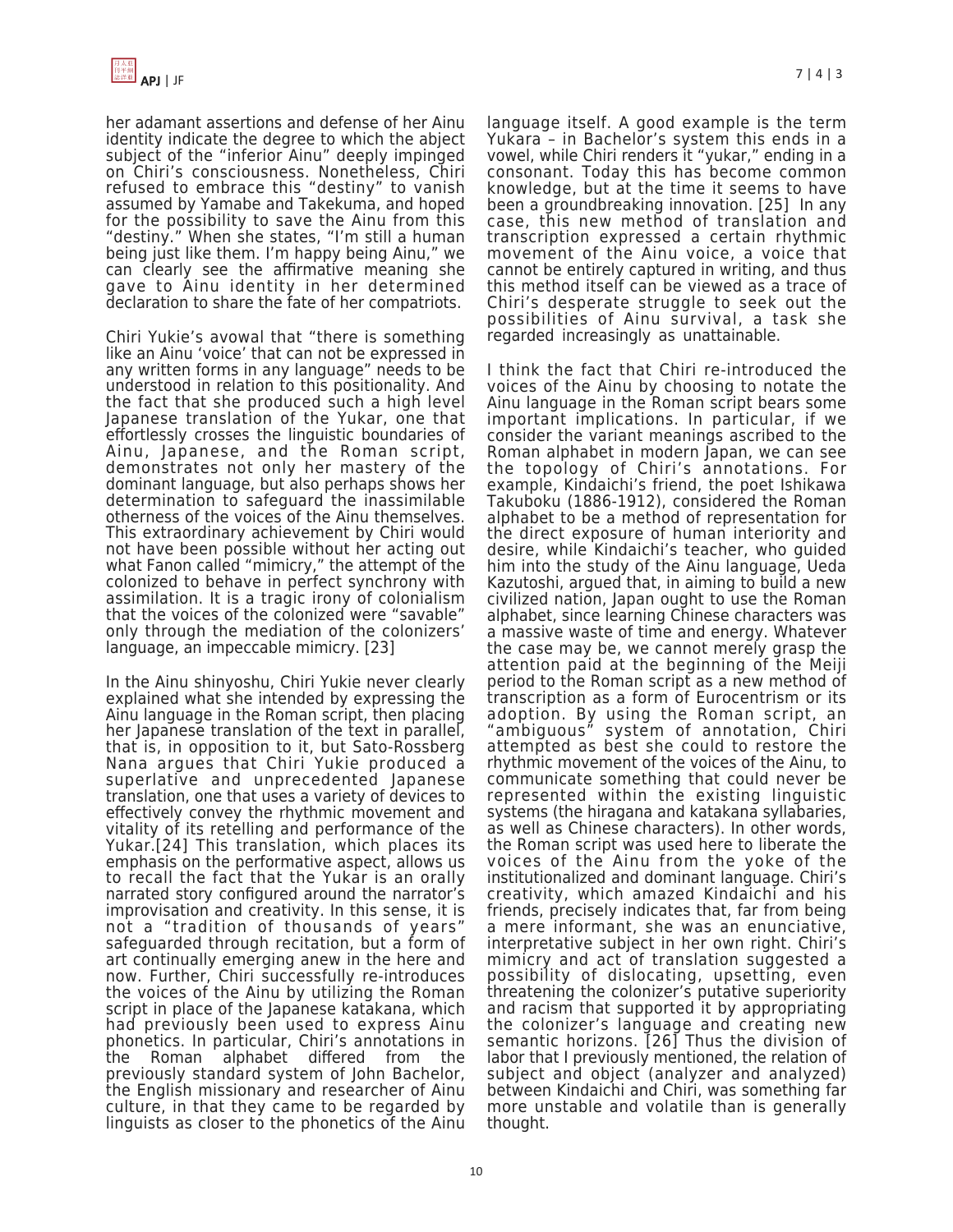

### **Representation of Chiri Yukie's "Fox's Song"**

The complex relations of power that emerge from this process of translational mimicry warn us against any simplistic schematics of Kindaichi as oppressor and Chiri as victim or resister. In fact, Chiri harbored great affection, gratitude, and respect for Kindaichi, while he never ceased praising her character, ability, and creativity (of course, as I have already argued, we can never consider this affective level of relationality as separate from colonial relations of power). Further, their collaborative work continued without a clear self-awareness of the latent discordance and incongruity between the differing goals each may have had in their transcribing, translating and editing of the Shinyoshu (later the linguist Chiri Mashiho, Chiri Yukie's brother and Kindaichi's disciple, would confront this problem)[27]. For instance, it seems that Chiri fully accepted Kindaichi's understanding of the meaning of the Yukar. In 1922, as soon as she arrived in Tokyo to live with the Kindaichis, she asked herself why she would sit down at a desk everyday and pursue this translation work, writing in her diary as follows:

> Jotting down letters in blue ink on the white page that look like the tracks of earthworms as they crawl…that's it. What will just doing this lead to? For me, for my ancestors, and….In order to share reference materials with my teacher who continues to research our language (akoroitaku) and the precious work he's doing in line with it, for the sake of learning, for the nation of Japan,

for all the nations of the world….what an immense task. I have to wrench these things from out of this little head and into my brush…just doing this much – I have to write, as much as I know, as much as my life can bear, I have to write – this glittering morning – this green morning.[28]

Here in discussing her goals, she states that the translation is for herself, the Ainu, Japan, the world, and Kindaichi, and seems to see no contradiction or difficulty in reconciling these with each other. We can certainly glimpse the optimism and strength of her spirit in this declaration of intent to expend all the energy in her "little" self on this immense task. But in a poem written just before her death, this somewhat naïve optimism has completely vanished to be replaced by tragedy and despair:

In the evening moon

 When the leaves show their pale undersides in the autumn wind

The leaves at night

And the flickering lamps

The lizards awed by its beauty

At last forget the ugliness of their bodies

And crawl into the light

Burning to death in the flame

I saw them leave behind

These ugly carcasses.

We Ainu women

Are exactly like

The lizards of Tokyo.

Those who can do nothing

Will remain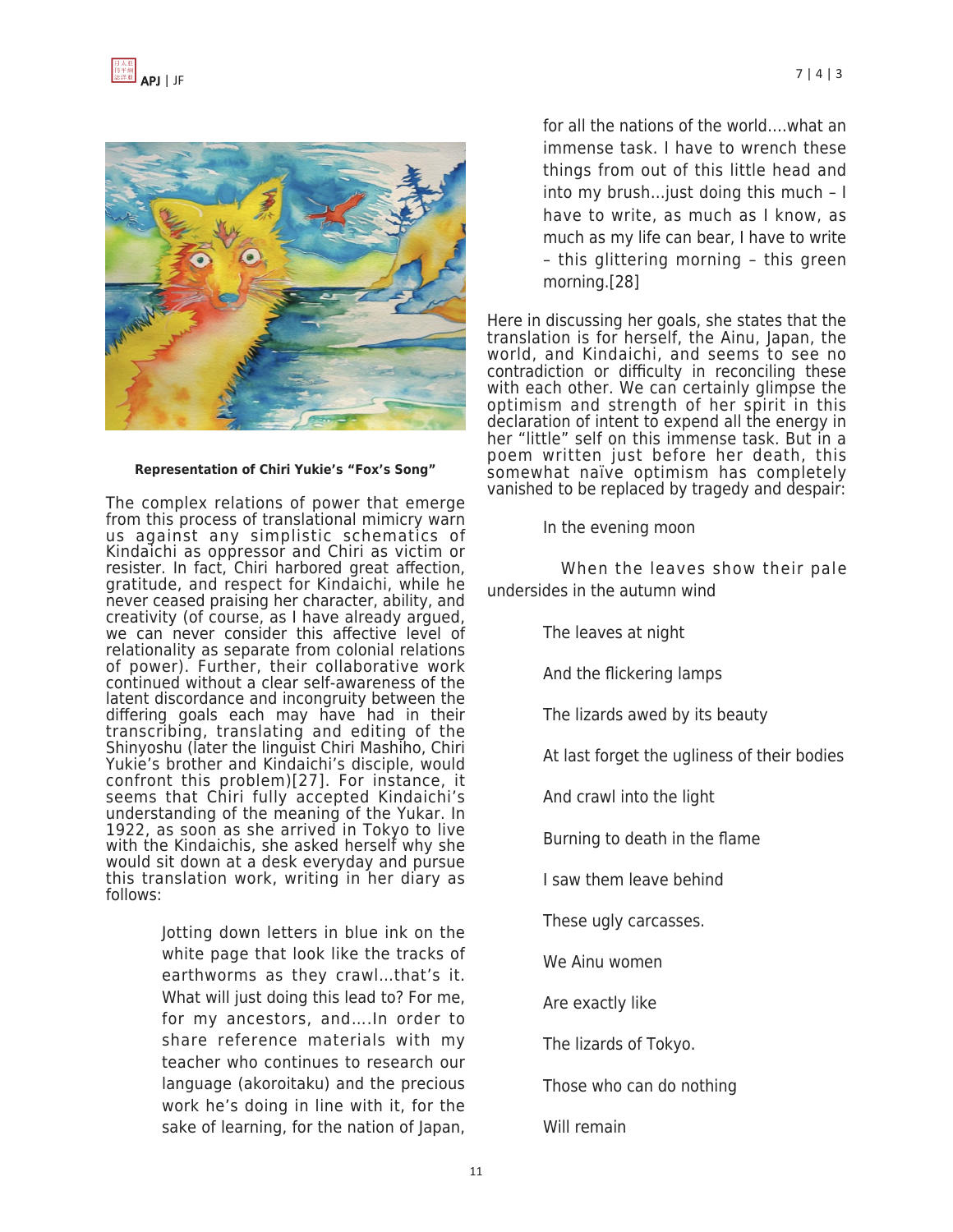



Stuck in a dark place

In the corner of the world.

Like the lizards

Bewitched by the beauty and splendor

Of the light of the world,

Whose white underbellies are showing

 And who leave behind their ugly carcasses

The Ainu

Are vanishing.[29]

Chiri's conception here of the Ainu, whose spirits were bewitched by the dazzling light of civilization, only to be destined to be burned to death by this light, leaving behind their unsightly and hideous corpses, is diametrically opposed to the optimistic sentiments expressed in the previous quotation. Although in the previously quoted passage she saw no contradiction in translating for the survival of the Ainu and participating in the light of Japanese, and indeed world civilization, here she comes to understand that it is precisely this lure and power of civilization that is destroying the Ainu. For the Ainu, civilization does not mean salvation or a promised future, but rather it leads to death and extinction, in other words, a place where a tombstone awaits them. It seems that Chiri, in approaching death at the age of 19 in the land of modern civilization, this foreign land of Tokyo, opened her eyes to the violence and destructive force of civilization experienced by the Ainu, and for the first time, came to accept an understanding of the Ainu as an "ethnicity destined to vanish." Further there is significance in the fact that she came to understand herself as an Ainu woman. Although she does not elaborate, she must have come to consciousness of herself as an Ainu woman while feeling the (discriminatory) gaze of the Japanese (wajin) in this metropolis of Tokyo where she spent the last four months of her life (she records in her diary that after coming to Tokyo, she is tormented by her "ugly" body). Whatever the case may be, the "ugliness of the body" that Chiri spoke of is perhaps a figure of speech directed also at herself, not merely as "Ainu" but also as "woman," an expression of the alienation, loneliness, and despair she felt at the rejection and negation of her body and spirit

by the force of "civilization." She passed away a mere four months after arriving in Tokyo. Approximately one year later, the Ainu shinyoshu was published, in which she was introduced not as the "translator," but as the "editor," once again erasing Chiri as interpretive, enunciative subject from the face of the world and consigning her to oblivion.

As we have seen above, when we turn our eyes to Chiri's translation of the Ainu "voice," a transversal crossing of the boundaries of several linguistic systems, with all the allegories and indeterminacies of meaning produced by it, we come to understand the politics of translation not simply as the one-sided exercise of power on the part of the dominant order, but as a subtly unfolding process of negotiation within the relationality between the dominant and the dominated. In other words, although Chiri was frightened and alarmed in the face of the subordination and the threat of extinction visited upon the Ainu by Japanese assimilation policies, she simultaneously opened up a path through which the Ainu could go on living, by translating their voices into both the dominant language (Japanese) and the Roman script. She did this not to preserve Ainu epic stories as a set of "materials" for academic research, a "commemorative" tombstone of a vanishing ethnicity, or a body of "primitive literature" of a people left behind by civilization, but as an attempt to continue the narration of a living language and society. In the violently contradictory and ruptured feelings she expresses in the preface to the Ainu shinyoshu – self-respect and inferiority, hope and despair, resistance and submission – we can hear Chiri's cries, her plaintive wish for the survival of the Ainu:

> The forms of nature of the ancient times faded into the shadows before we knew it, and the whereabouts of the many peoples who used to live joyously on the plains are also unknown. The small number of us in our tribe who remain can only watch the world as it moves onwards with an astonished and overwhelmed gaze. But we have lost the beautiful and radiant spirit of the ancient people whose eyes were governed by their religious sentiments as they took in every action, every movement, and now full of anxiety, we burn with distress, growing ever more dull and unable to see with discernment – now we can only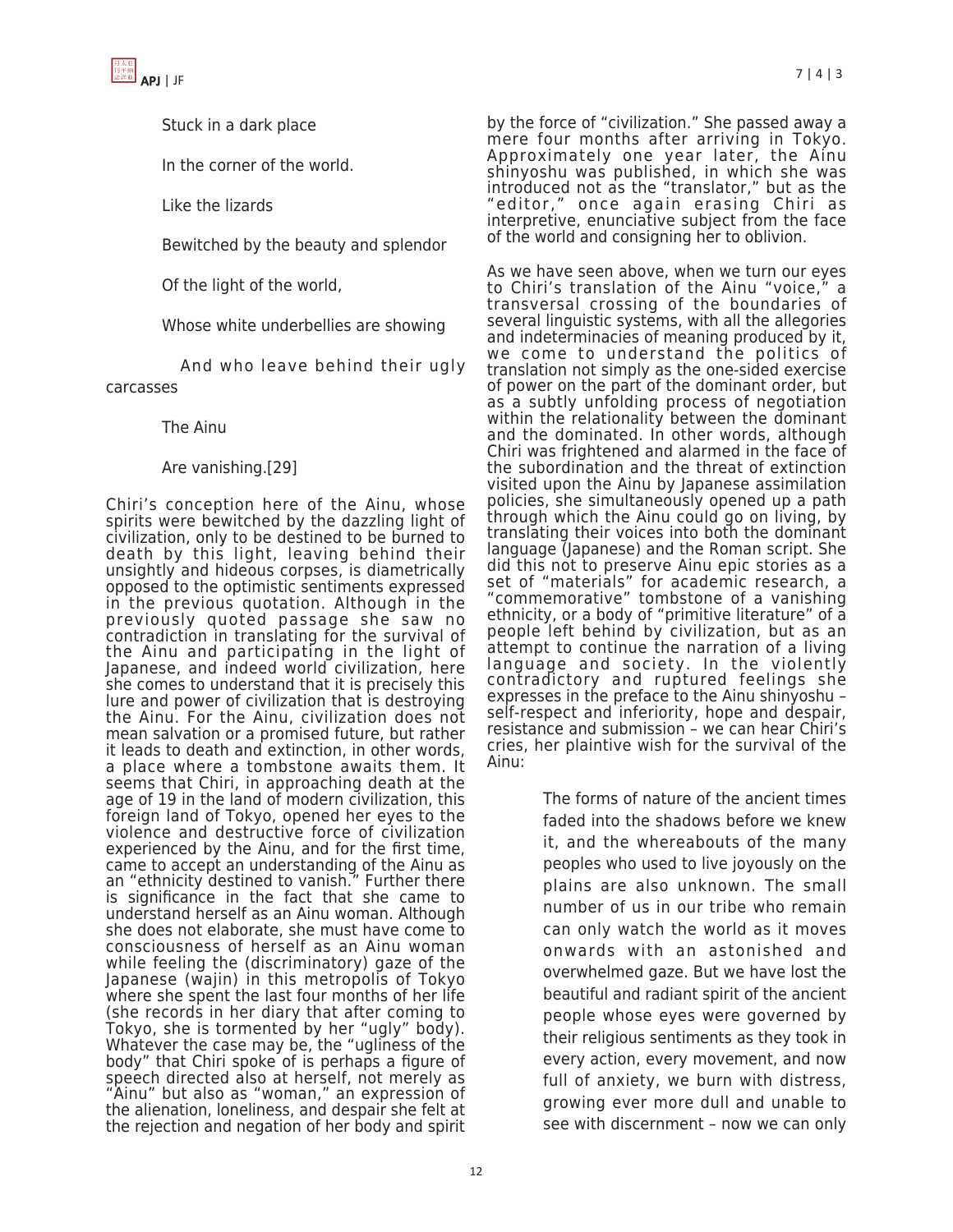depend on the compassion of the outside, oh, the wretched forms of those who are vanishing….This is what we are known as now – vanishing – what a sorrowful name we have come to possess.

Our blessed ancestors of long ago could scarcely have imagined that their native land would end up in such a miserable state. Time constantly flows and the world ceaselessly moves forward. Perhaps the day will come when, even among us, who now face the shame of defeat in this fierce realm of competition, two or three strong ones among our number might emerge, capable of walking in step with the world as it progresses forward. This is our ardent wish, what we pray for continually, day in and day out.

And yet, perhaps the many languages, the old sayings and tales that our dearly loved ancestors used with each other to ascribe meaning to the rhythms of their daily life may disappear along with the timid, vanishing, and weak among us. Oh, this is the most heartbreaking anguish we face. [30]

The politics of colonial translation was incapable of completely taming the voices of the colonized Ainu. The proof of this lies in Chiri's voice, full of irreconcilable thoughts and feelings, her prayers and outcries, an essential site of materiality where no power can claim a total interpellation. [31]

To reclaim and listen carefully to these voices, long ago consigned to oblivion by modern historiography and literature, is to come face-toface with the fact that the systems of knowledge gathered and centered on the nation-state were deeply complicit with the legitimation and institutionalization of the violence of the imperial state and its capitalist enterprise. This requires us to reconsider the process through which the oppressed are forced to live the "state of exception" (the violence of discrimination, assimilation, expropriation, and subjugation) as "normality."[32] But above all else, these voices alert us to the fact that the

situation in which the "state of exception" operates as "normality" is by no means merely something in the past, but rather is an ongoing and continual reality of our "here and now," a reality that will exist as long as the institution of the nation-state itself, and the relentless capitalist expansion that accompanies it, continues to shape and dictate the possibilities of our imagination and praxis. Whether Chiri Yukie's voice will be a mere tombstone which continues its eternal silence or a living voice is a question that will be determined by how we choose to face the past and the future.

Katsuya Hirano is assistant professor of history at Cornell University. He is the editor and translator of Doing Shisoshi (Doing Intellectual History) by Tetsuo Najita, Tokyo: Misuzu shobo, 2008.

Gavin Walker is a Ph.D. candidate in East Asian Literature at Cornell University. His article, "The Double Scission of Mishima Yukio: Limits and Anxieties in the Autofictional Machine" is forthcoming in positions: east asia cultures critique . He is currently translating a volume of the selected writings of Uno Kozo.

He wrote this article for The Asia-Pacific Journal. It was posted on January 12, 2009.

Recommended Citation: Katsuya Hirano, "The Politics of Colonial Translation: On the Narrative of the Ainu as a 'Vanishing Ethnicity'" The Asia-Pacific Journal, Vol. 4-3-09, January 12, 2009.

See the following related articles on the Ainu and Japan.

Chiri Yukie and Kyoko Selden, [The Song the](http://japanfocus.org/_Chiri_Yukie___Kyoko_Selden-The_Song_the_Owl_God_Himself_Sang__An_Ainu_Tale) [Owl God Himself Sang. An Ainu Tale](http://japanfocus.org/_Chiri_Yukie___Kyoko_Selden-The_Song_the_Owl_God_Himself_Sang__An_Ainu_Tale)

anne-elise lewallen, [Indigenous at last! Ainu](http://japanfocus.org/_ann_elise_lewallen-Indigenous_at_last___Ainu_Grassroots_Organizing_and_the_Indigenous_Peoples_Summit_in_Ainu_Mosir_) [Grassroots Organizing and the Indigenous](http://japanfocus.org/_ann_elise_lewallen-Indigenous_at_last___Ainu_Grassroots_Organizing_and_the_Indigenous_Peoples_Summit_in_Ainu_Mosir_) [Peoples Summit in Ainu Mosir](http://japanfocus.org/_ann_elise_lewallen-Indigenous_at_last___Ainu_Grassroots_Organizing_and_the_Indigenous_Peoples_Summit_in_Ainu_Mosir_)

Chisato ("Kitty") O. Dubreuil, [The Ainu and](http://japanfocus.org/_Chisato__Kitty__Dubreuil-The_Ainu_and_Their_Culture__A_Critical_Twenty_First_Century_Assessment) [Their Culture: A Critical Twenty-First Century](http://japanfocus.org/_Chisato__Kitty__Dubreuil-The_Ainu_and_Their_Culture__A_Critical_Twenty_First_Century_Assessment) [Assessment](http://japanfocus.org/_Chisato__Kitty__Dubreuil-The_Ainu_and_Their_Culture__A_Critical_Twenty_First_Century_Assessment)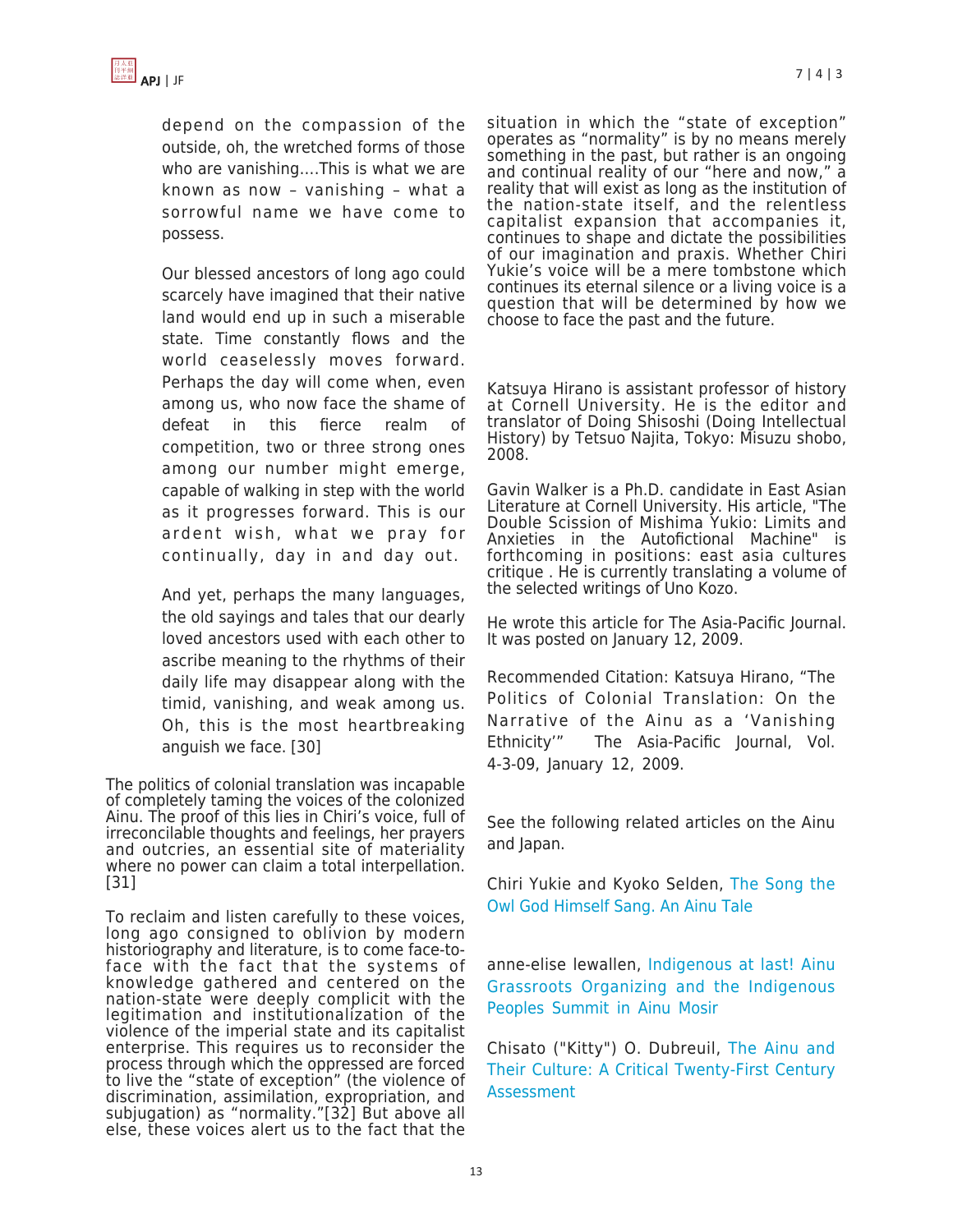# **Notes:**

This article is based on comments in Japanese prepared in response to Tsuboi Hideto's presentation "Mizukara no koe o honyaku suru" for the workshop Gurobarizeshon to imin (Globalization and Migration), held at Cornell University in 2007. Gavin Walker translated the original version of this text which has been expanded and substantially revised for The Asia-Pacific Journal. I wish to thank Tom Lamarre, Tessa Morris-Suzuki, and Mark Selden for their valuable comments on the earlier versions of the article. My thanks also go to Gavin Walker who translated the original version of the article which has been expanded and substantially revised for The Asia-Pacific Journal. Walker is a Ph.D. candidate in East Asian Literature at Cornell University. His article, "The Double Scission of Mishima Yukio: Limits and Anxieties in the Autofictional Machine," is forthcoming in positions: east asia cultures critique.

[1] The difference in use of the terms "wajin" and "Nihonjin" from the Meiji to the Taisho periods is a crucial point. While "wajin" was meant to connote the pure ethnicity of the people living in this archipelago from the Yamato period (300-550 CE) onwards, the term "Nihonjin" ("Japanese" in contemporary language), was used for any single citizen of the Japanese empire, and therefore indicated membership. At the base of this differentiation is the assumption that while the Ainu or the Ryukyu people could become "Japanese" through the process of assimilation, they could never become "wajin." Clearly, Ainu themselves came to use wajin as a way to distinguish themselves from people on the archipelago in the process of assimilationist policies. Chiri, Yamabe and Takekuma all used this term to mean "authentic Japanese ethnos" as opposed to "Japanized" Ainu.

[2] Hokkaidoshi, vol. 1 (Hokkaido-cho, 1918), 3-5.

[3] Shinsen Hokkaidoshi (Hokkaido-cho, 1937), 47.

[4] Michel Foucault, "Nietzsche, Genealogy, History," in Language, Counter-Memory and Practice (Ithaca: Cornell University Press, 1977), 142. My addition in brackets. Foucault goes on to argue that "if the genealogist refuses to extend his faith in metaphysics, if he listens to history, he finds that there is something altogether different behind things: not a timeless and essential secret, but the secret that they have no essence or that their essence was fabricated in a piecemeal fashion from alien forms." My critique of history based on the conceptions of ethnicity and progress is aimed precisely at this kind of metaphysical assumption of essence and timelessness. And I believe that the perspective of colonial translation is an important corrective to historicism and ethnocentrism because of its ability to unpack historical processes in their singularity, heterogeneity, and contingency.

[5] Deleuze and Guattari use the term "deterritorialization" to explain the process by which the right to utilize a certain piece of land is revoked, and the land itself expropriated from those who previously used it for their own livelihood. They use "reterritorialization" to indicate the reordering of the multiplicity of place and territoriality into a unitary space, the process by which the heterogeneous inscription in the land is translated into a homogenized, geometric space. In the context of colonialism, "deterritorialization" is the process of the violent seizure from its indigenous people of the means of production (land and the forms of life based on it) necessary for their existence, while "reterritorialization" is the reintegration of these means, now transformed into the means of capitalist production, into a homogeneous, geometric territoriality. What I refer to in this article as "colonial translation"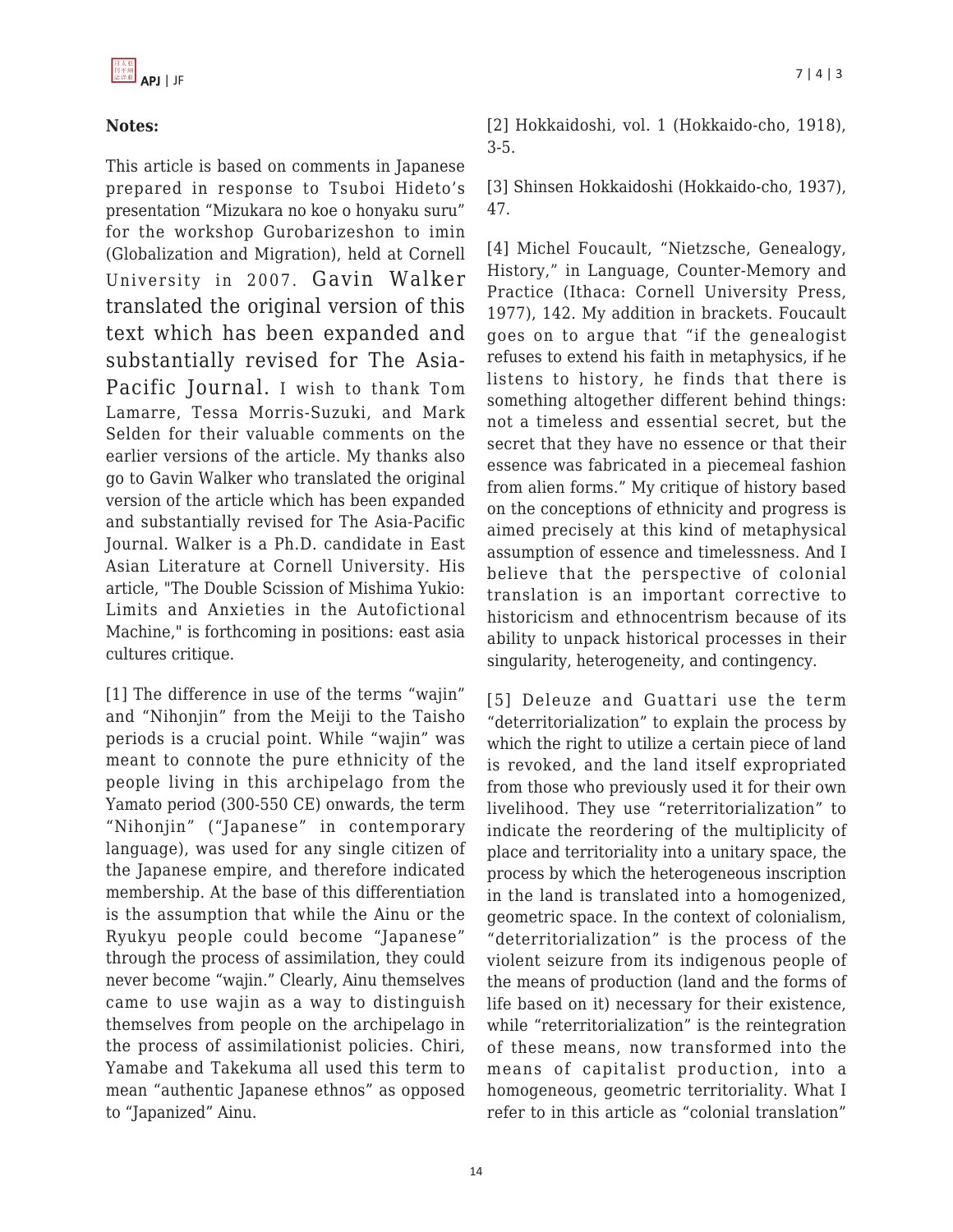indicates this total process. See Gilles Deleuze and Félix Guattari, Mille plateaux (Paris: Gallimard, 1980); A Thousand Plateaus, trans. Brian Massumi (Minneapolis: University of Minnesota Press, 1988).

[6] Iwasaki Naoko, Rekishi to Ainu: Nihon wa doko e iku no ka (Tokyo: Kodansha, 2003), 209-211.

[7] The history of Japan's early colonies such as Okinawa also attests to the point here.

[8] Tsuboi Hideto, "Mizukara no koe o honyaku suru" in Ikyo no shi, eds. Nishi Masahiko and Sakiyama Masaki (Tokyo: Jinbun shoin, 2007), 87.

[9] Otomo Yukio, Kindaichi Kyosuke to Ainugo (Tokyo: San'ichi Shobo, 2001), 29-30.

[10] Kindaichi Kyosuke, "Ainu no dan: Kokoro no komichi yowa" in Gengogaku gojunen (Tokyo: Takara Bunkan, 1955), 201-203.

[11] Otomo, Kindaichi Kyosuke to Ainugo, 83-84.

[12] Kindaichi, "Chiri Yukie san no koto" in the Kyodo kenkyusha reprint of Ainu shinyoshu, 2nd ed. (Chiri Mashiho o kataru kai, 2002), 1.

[13] Tessa Morris-Suzuki, Henkyo kara nagameru (Misuzu Shobo, 2000), 110.

[14] Kindaichi, "Chiri Yukie san no koto," 2.

[15] This bilingualism should be distinguished from that which Ainu had gained long before the Meiji period in order to trade with the "Wajin." The former was a by-product of colonial policy of monolingualism that forced Ainu to renounce their language and adopt Japanese as their own.

[16]Ogawa Masato, Kindai Ainu seidoshi kenkyu (Hokkaido tosho kankokai, 1997), 10.

[17] Morris-Suzuki, Henkyu kara nagameru,

136-138.

[18] Etienne Balibar, "The Nation Form: History and Ideology" in Etienne Balibar and Immanuel Wallerstein, Race, Nation, Class (London: Verso, 1991), 86-106.

[19] Tsuboi, "Mizukara no koe o honyaku suru," 107.

[20] Yamabe Yasunosuke, Ainu monogatari, ed. Kindaichi Kyosuke (Hakubunkan, 1913), 189. Takekuma Tokusaburo, Ainu monogatari (Fukido Shobo, 1918), 14-15.

[21] Maruyama Takashi, "Chiri Yukie no shi/shi" in Ikyo no shi, 15.

[22] Maruyama, "Chiri Yukie no shi/shi," 16.

[23] Of course, this is not necessarily the case for other colonial societies. Neither did the people of the Dutch East Indies lose their languages to the Dutch, nor did the Koreans or the Taiwanese lose theirs under Japanese colonialism. It would be important to point out that one important dimension for the elimination of language is that it often took place in societies whose linguistic system was grounded in oral transmission. The question of the size of the colonized and colonizer populations is also a factor.

[24] Sato-Rossberg Nana, "Chiri Yukie to Chiri Mashiho no Ainu shinyo yaku" in Ikyo no shi, 133-137.

[25] Otomo, Kindaichi Kyosuke to Ainugo, 89.

[26] Yukie's reminder that Yukar was an improvisational art form suggests that storytelling was understood by Ainu people not primarily as an act of reciting/recording but of creating/writing. In this regard, the conventional wisdom that Yukie's contribution in Ainu shinyoshu was to record the vanishing Ainu language needs to be reconsidered: she was an author of the stories in the volume.